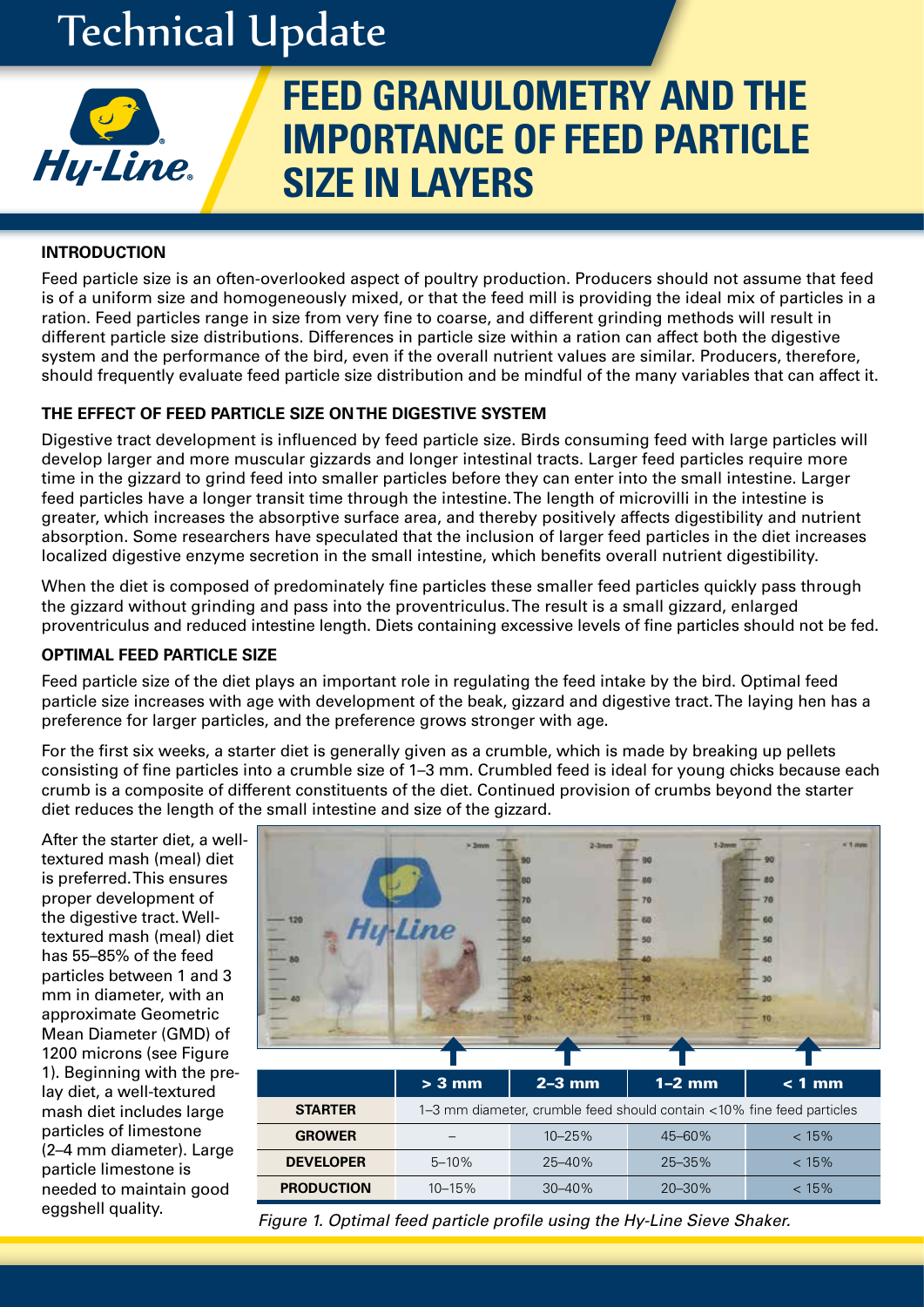# Technical Update – FEED GRANULOMETRY

#### **SELECTIVE EATING BY BIRDS**

Mash (meal) feed is generally a mixture of coarse and fine particles. Birds preferentially consume larger feed particles. These large particles are frequently coarse-ground corn, which is an important source of gross energy. Fine feed particles usually contain the synthetic amino acids, phosphorus, vitamins and trace minerals. The vitamin/mineral premix is usually fine particle. Birds that overconsume larger feed particles generally have high energy intake and low intake of other important nutrients, such as Vitamin A, vitamin D, riboflavin, sodium, lysine and methionine. Many egg production and shell quality problems are due to inconsistent nutrient intake caused by selective eating.

Birds that are fed too often or in excessive amount are not encouraged to eat the fine feed particles. Fine particle feed can accumulate in the feeders if not properly managed. Encourage the consumption of fine feed particles by leaving a gap of 2–4 hours mid-day. This allows birds to clean the feeders and consume fine particles during this time. Farmers should monitor the feed bins and feeders to assess feed disappearance to determine the appropriate feeding frequency and feed depth that optimizes the daily consumption of both large and small feed particles.

**It is important that birds consume both large and fine feed particles on a daily basis to ensure a balanced nutrient intake.** 

### **GRANULOMETRY (DETERMINING FEED PARTICLE SIZE)**

The standard method for determining particle size is The American Society of Agricultural Engineers (ASAE) procedure S319.1. (*http://animalscience.unl.edu/ Research/RumNut/RumNutLab/21-ParticleSizeAnalysis.pdf*). The procedure involves passing feed or ingredients through a series of 14 screens (sieves) of progressively smaller diameter for 10 minutes. The results are reported as Geometric Mean Diameter (GMD) and a measure of particle size uniformity (standard deviation or coefficient of variation [CV]). Properly manufactured feed should have a CV of less than 10%. This procedure is normally only done by large feed mills.

For evaluation of feed particle size on the farm Hy-Line has its own hand-held sieve shaker that can determine particle distribution of mash feeds (Figure 1). This is a useful tool for farmers to check feed deliveries from the feed mill and check particle size in the birds' feeder.



*Figure 2. Test sieves. Image courtesy Gilson Company, Inc. http://www.globalgilson.com/test-sieves*

# **THE EFFECT OF MILLING PROCESS ON FEED PARTICLE SIZE**

Raw material particles undergo multiple changes through the feed milling process. The biggest factor affecting particle size is how the



*Figure 4. Hammer mill. Image courtesy CPM Roskamp Champion.*

diet is milled. Raw materials, such as soybean meal, fishmeal and premixes, are usually in a form that do not require further particle size reduction. Cereal components (i.e. corn, wheat and other whole grains) of diets always undergo a grinding process. Different ingredient types will behave differently when ground. For instance, wheat will produce a different particle size than corn run through the same grinder.



*Figure 3. Sieves of varying sizes used to separate a mash feed sample by particle size. Image courtesy Gilson Company, Inc.*

Hammer and roller milling are two of the most common methods used to grind raw materials.

**Hammer mills** (Figure 4) are comprised of rotating sets of hammers that use impact force to break down the grain. The hammers rotate at high velocity and break down the material until it can pass through the surrounding screen. Particle size and uniformity produced by a hammer mill depends on the size, shape, speed and wear of the hammers, as well as the type and diameter of the screen used. Hammer mills are able to produce a wide range of particle sizes. They work well with fiberous materials like wheat by-products.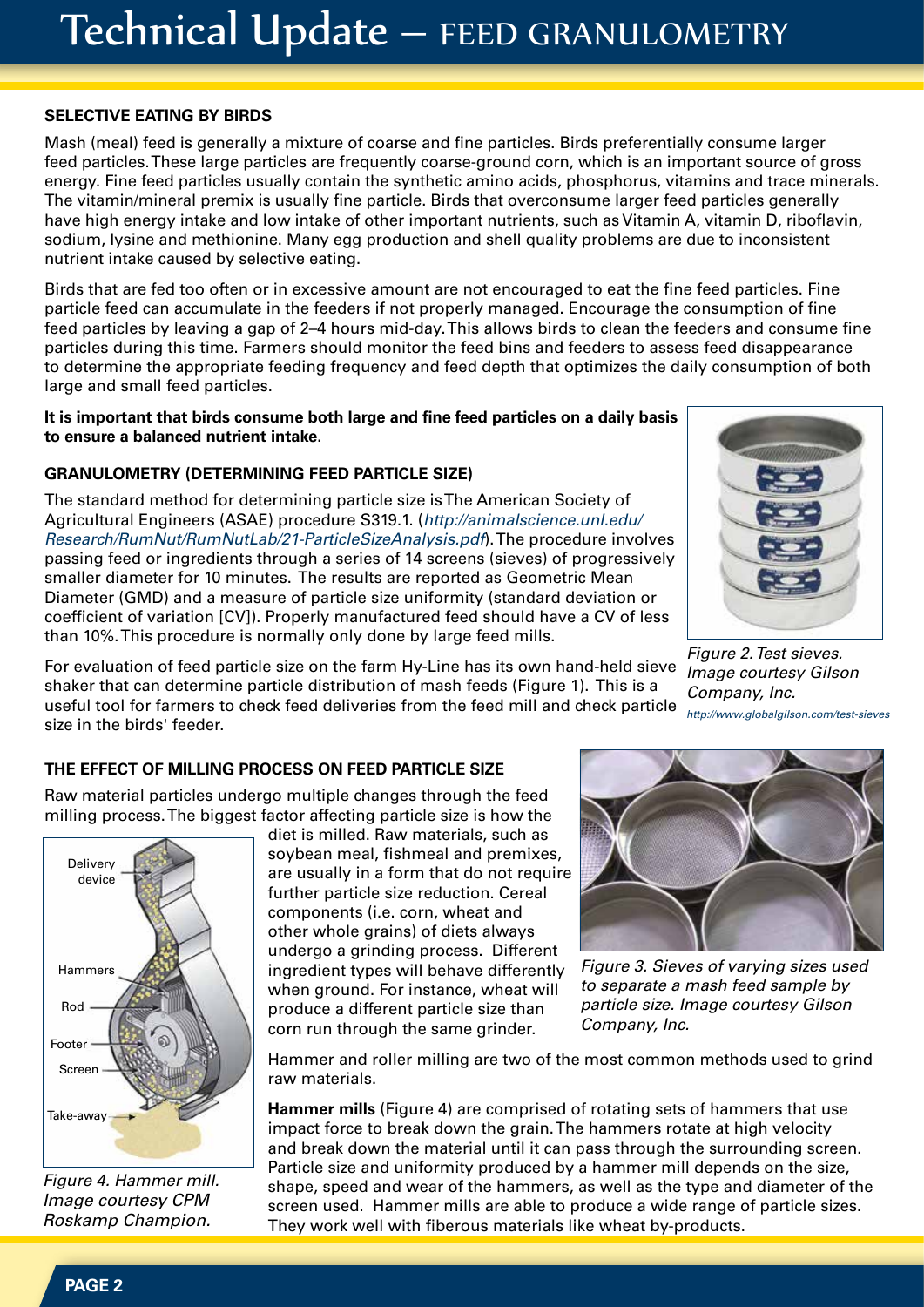

*Figure 5. Roller mill. Image courtesy CPM Roskamp Champion.*

typically rotates faster and in the opposite direction to create sheering force. Particle size is determined by the number of rollers, distance between rollers, roller diameter, speed and corrugation pattern. Generally, roller mills grind grain into more uniformly sized particles than hammer mills (Figure 6).



**Roller mills** (Figure 5) utilize cylindrical rollers, usually in pairs, to compress and sheer (tear) grains into smaller particles. Feed passes through a series of 2–6

> *Figure 6. Difference in particle size distribution between a hammer mill and a roller mill. Generally, more uniform particles are produced in a roller mill. Data: M. Heimann, American Soybean Association, 2008.*

#### **FEED DELIVERY SYSTEMS**

There are three methods of delivering feed in automated feeding systems.

**Chain type feeders** (Figure 7) - feed is distributed by dragging feed around the feed system with a chain. Chain feeders can cause feed particles to separate by size as it moves feed. The chains can grind the feed particles while being conveyed through the system, although new chain type systems minimize this effect. Slow-moving chain feeders might be problematic as birds at the beginning of a feed line can select out the larger feed particles.



*Figure 8. Auger feeder. Image courtesy Chore-Time.*

**Auger type feeders** (Figure 8) - an auger is used to distribute the feed. The auger moves feed more rapidly with less feed particle separation and grinding than with chain feeders. Auger feeders typically deliver less feed volume than chain feeders with each feeding.

**Hopper type feeders** (Figure 9) - a traveling hopper distributes feed by moving down the feed line, dropping feed by gravity. This system causes minimal separation and grinding of feed particles compared to other types of feeders.

Management of the feeders is important to minimize the negative effects of feed particle separation and prevent the accumulation of fine feed particles. Frequent feedings of smaller quantities minimizes the accumulation of fine feed. Chain feeders generally deliver a larger volume of feed, making the accumulation of fine particles possible. Allowing the birds to clean the feeders daily will prevent the accumulation of fine particles. Ensuring that there is enough feeder space for all birds to eat at one time will create more uniform nutrient intake in the flock.

Each system has potential feed particle segregation issues that must be monitored by farm managers. Drag chain systems have more side-to-side segregation, where the fine particles are concentrated in the middle of the trough, but the larger particles congregate near the trough walls. In auger systems, there is more top-tobottom segregation, with fine particles settling at the bottom of the trough and the



*Figure 7. Chain feeder.*



*Figure 9. Hopper feeders drop feed directly into the feed trough. Image courtesy Alaso.*

larger particles remaining near the feed surface. Repeated cycling of the auger can reduce this separation.